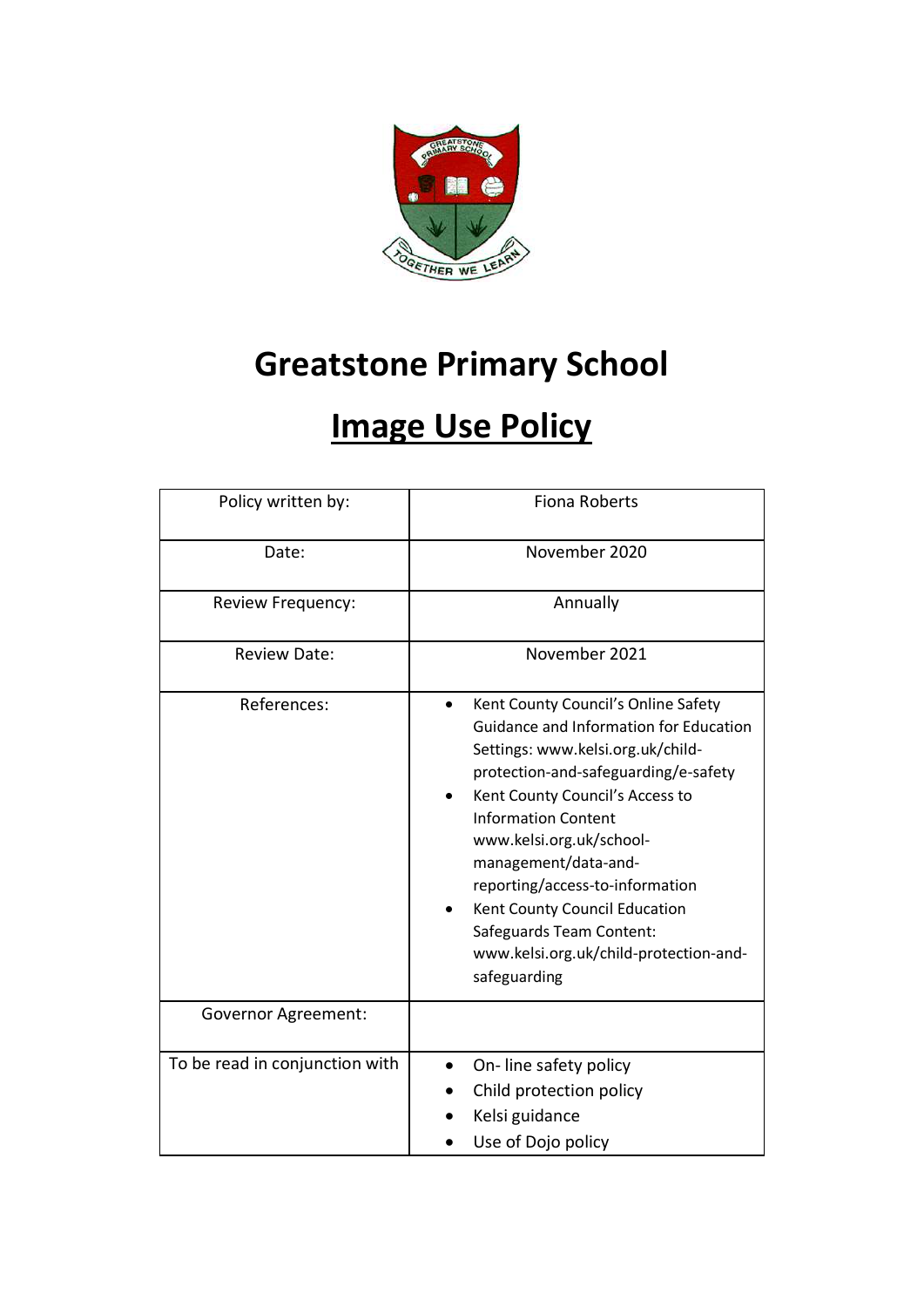#### **Key Contacts**

|                                            | <b>Name</b>                                                    | contact information                                                                                |
|--------------------------------------------|----------------------------------------------------------------|----------------------------------------------------------------------------------------------------|
| <b>Data Protection Officer</b>             |                                                                | sps-dpo-<br>services@isystemsintergration.com                                                      |
| <b>Designated Safeguarding Lead (DSL)</b>  | <b>Sharon Lewis</b>                                            | lewiss@greatstoneschool.co.uk                                                                      |
| <b>Deputy Designated Safeguarding Lead</b> | Jaclyn Kay<br><b>Fiona Roberts</b><br>Katie Williams (Nursery) | kayj@greatstoneschool.co.uk<br>robertsf@greatstoneschool.co.uk<br>willaimsk@greatstoneschool.co.uk |
| <b>Safeguarding Governor</b>               | Caroline Allen                                                 | allenc@greatstoneschool.co.uk                                                                      |

## **Official use of Images/Videos of Children**

## **Scope and aims of the policy**

• This policy seeks to ensure that images and videos taken within and by Greatstone Primary School are taken and held legally and the required thought is given to safeguarding all members of the community.

• This policy applies to all staff including the governing body, teachers, support staff, external contractors, visitors, volunteers and other individuals who work for or provide services on behalf of the school (collectively referred to as 'staff' in this policy) as well as children and parents/carers.

• This policy must be read in conjunction with other relevant school policies including, but not limited to; safeguarding and child protection, anti-bullying, behaviour, data security, image use, Acceptable Use Policies, confidentiality, screening, searching and confiscation and relevant curriculum policies including computing, Personal Social and Health Education (PSHE), Citizenship and Sex and Relationships Education (SRE). (Amend as appropriate to your school)

• This policy applies to all images, including still and video content taken by Greatstone School.

• All images taken by Greatstone School will be used in a manner respectful of the Data Protection Principles.

This means that images will be processed:

o fairly, lawfully and in a transparent manner

- o for specified, explicit and legitimate purposes
- o in a way that is adequate, relevant limited to what is necessary

o to ensure it is accurate and up to date

- o for no longer than is necessary
- o in a manner that ensures appropriate security

• The Data Protection Officer (DPO) within the school [sps-dpo-services@isystemintergration.com](mailto:sps-dpo-services@isystemintergration.com)

supported by the DSL and management team are responsible for ensuring the acceptable, safe use and storage of all camera technology and images within the setting. This includes the management, implementation, monitoring and review of the Image Use Policy.

## **Parental consent**

• Written permission from parents or carers will always be obtained before images and/or videos of children are taken, used or published.

• Written parental consent will always be sought to take and use photographs offsite for professional, marketing and training purposes. This may be in addition to parental permission sought for onsite images.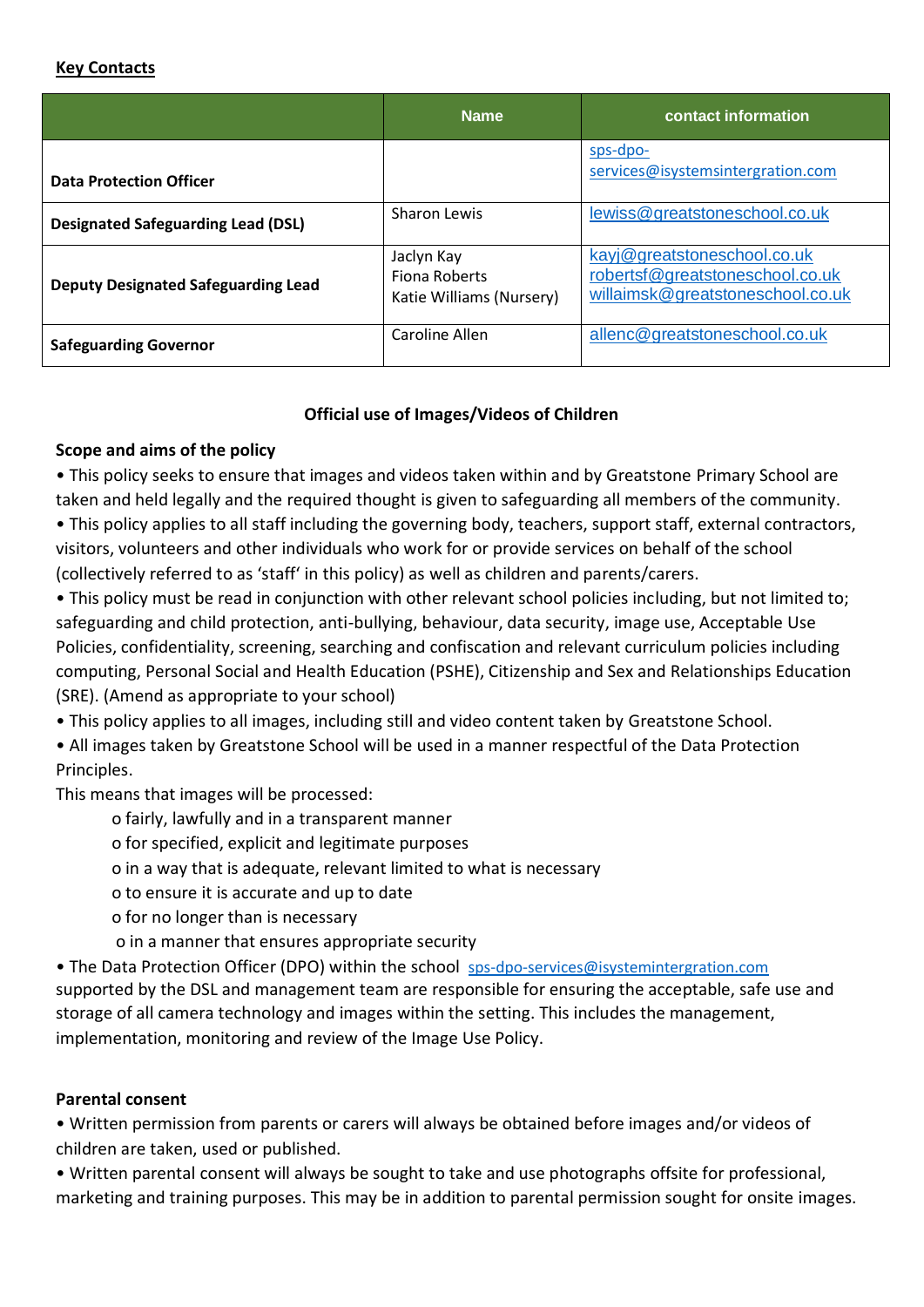- Written consent from parents will be kept by the setting where children's images are used for publicity purposes, such as brochures or publications, until the image is no longer in use.
- Parental permission will be sought on an agreed basis on admission to the school.

• A record of all consent details will be kept securely on file. Should permission be withdrawn by parents/carers at any time, then all relevant images will be removed and disposed of and the record will be updated accordingly.

# **Safety of images and videos**

• All images taken and processed by or on behalf of the school will take place using school/ setting provided equipment and devices.

• Staff will receive information regarding the safe and appropriate use of images as part of their data protection and safeguarding training.

• All members of staff, including volunteers, will ensure that all images are available for scrutiny and will be able to justify any images in their possession.

• Images will not be kept for longer than is to be considered necessary. A designated member of staff DSL will ensure that all photographs are permanently wiped from memory cards, computer hard and portable drives or other relevant devices once the images will no longer be of use.

• All images will remain on site, unless prior explicit consent has been given by both DPO and DSL and the parent or carer of any child or young person captured in any photograph.

o Should permission be given to take any images off site then all relevant details will to be recorded, for example who, what, when and why and data will be kept securely for example with appropriate protection.

• Any memory stick, CD or storage device containing images of children to be taken offsite for further work will be suitably protected and will be logged in and out by the DPO and/or DSL; this will be monitored to ensure that it is returned within the expected time scale.

• The DPO and/or DSL reserve the right to view any images taken and can withdraw or modify a member of staffs' authorisation to take or make images at any time.

• Only official setting owned equipment and cameras will be used by staff to capture images of children for official purposes. Use of personal equipment and cameras by staff is prohibited.

• Any apps, websites or third-party companies used to share, host or access children's images will be risk assessed prior to use.

• The school will ensure that images always are held in accordance with the General Data Protection Regulations (GDPR) and Data Protection Act, and suitable child protection requirements, if necessary, are in place.

• Photographs will be disposed of should they no longer be required. They will be returned to the parent or carer, deleted and wiped or shredded as appropriate. Copies will not to be taken of any images without relevant authority and consent from the DPO and/or DSL and the parent/carer.

# **Publication and sharing of images and videos**

• Images or videos that include children will be selected carefully for use, for example only using images of children who are suitably dressed.

- Images or videos that include children will not provide material which could be reused.
- Children's' full names will not be used on the website or other publication, for example newsletters, social media channels, in association with photographs or videos.

• The school will not include any personal addresses, emails, telephone numbers, fax numbers on video, on the website, in a prospectus or in other printed publications.

# **Usage of apps/systems to share images with parents**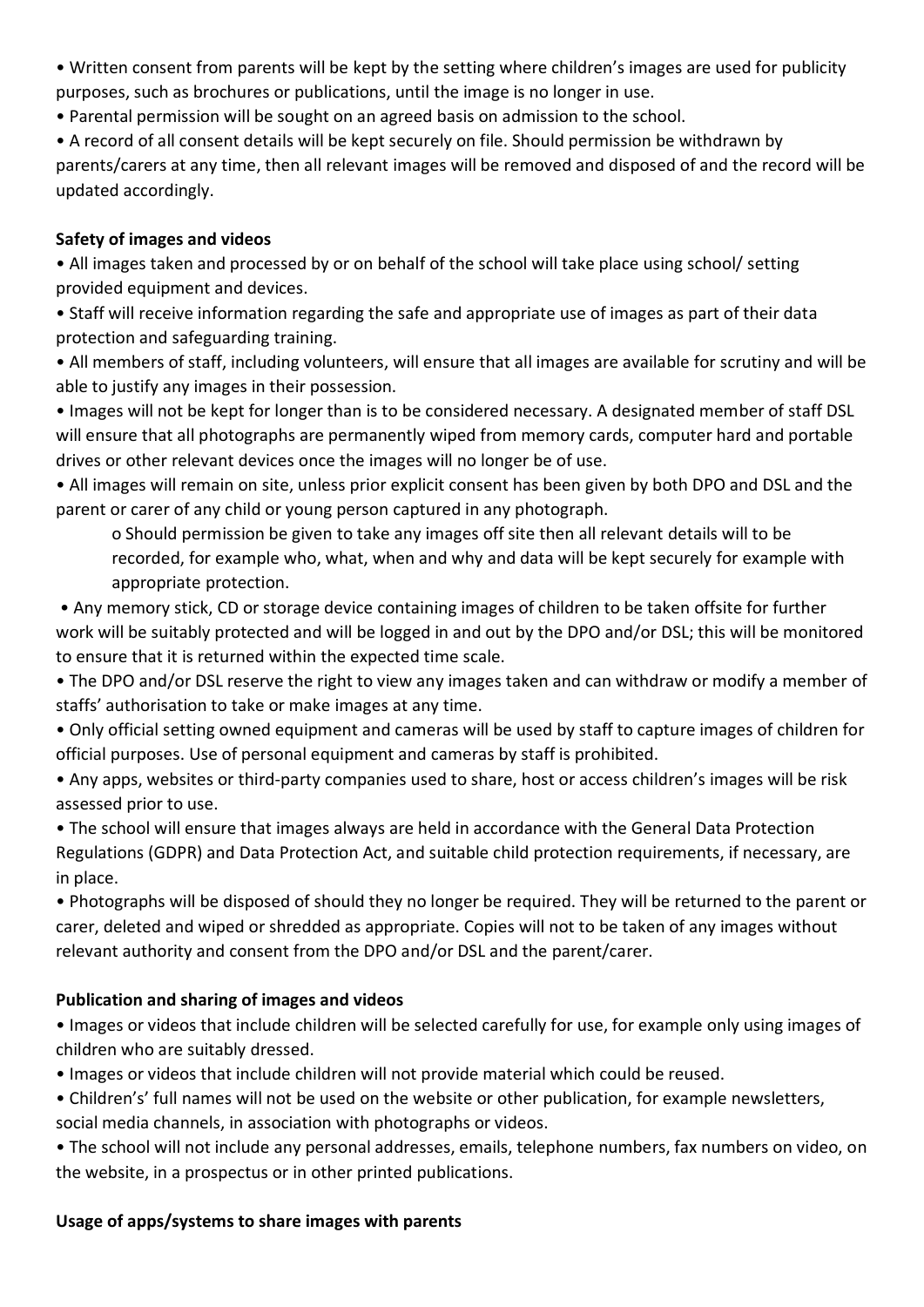- The school uses Class Dojo to upload and share images of children with parents.
- The use of the system has been appropriately risk assessed and the governing

body/headteacher/manager/proprietor has taken steps to ensure all data stored is held in accordance with GDPR and the Data Protection Act.

• Images uploaded to Class Dojo will only be taken on school devices.

• All users of Class Dojo are advised on safety measures to protect all members of the community e.g. using strong passwords, logging out of systems after use etc.

• Parents/carers will be informed of the expectations regarding safe and appropriate use (e.g. not sharing passwords or copying and sharing images) prior to being given access. Failure to comply with this may result in access being removed.

## **Safe Practice when taking images and videos**

• Careful consideration is given before involving very young or vulnerable children when taking photos or recordings, who may be unable to question why or how activities are taking place.

- The school will discuss the use of images with children and young people in an age appropriate way.
- A child or young person's right not to be photographed is to be respected. Images will not be taken of any child or young person against their wishes.

• Photography is not permitted in sensitive areas such as changing room, toilets, swimming areas etc

## **Use of Closed-Circuit Television (CCTV)**

- All areas which are covered by CCTV will be well signposted, and notifications are displayed so that individuals are advised before entering such vicinity.
- Recordings will be retained for a limited time only and for no longer than their intended purpose; this will be a for a maximum of 30 days. All recordings are to be erased before disposal.
- Regular auditing of any stored images will be undertaken by the Data Controller and/or DSL or other member of staff as designated by the management team.
- If cameras record activities taking place on the premises which are of a criminal nature or give any cause for concern, then information will be referred to the appropriate agency.

• CCTV cameras will be appropriately placed within the setting.

## **Use of webcams**

• Parental consent will be obtained before webcams will be used within the setting environment for educational purposes.

• All areas which are covered by webcams for security or safeguarding purposes will be well signposted, and notifications are displayed so that individuals are advised before entering such vicinity.

• Recordings will be retained for a limited time only and for no longer than their intended purpose; this will be a for a maximum of 30 days. All recordings are to be erased before disposal.

# **Use of photos and videos of children by others**

# **Use of photos and videos by parents/carers**

• Parents/carers are permitted to take photographs or video footage of events for private use only. Parents/carers who are using photographic equipment must be mindful of others, including health and safety concerns, when making and taking images.

• The opportunity for parents/carers to take photographs and make videos can be reserved by the school on health and safety grounds.

• Parents/carers are only permitted to take or make recording within designated areas of the school. Photography is not permitted in sensitive areas such as changing room, toilets, swimming areas etc.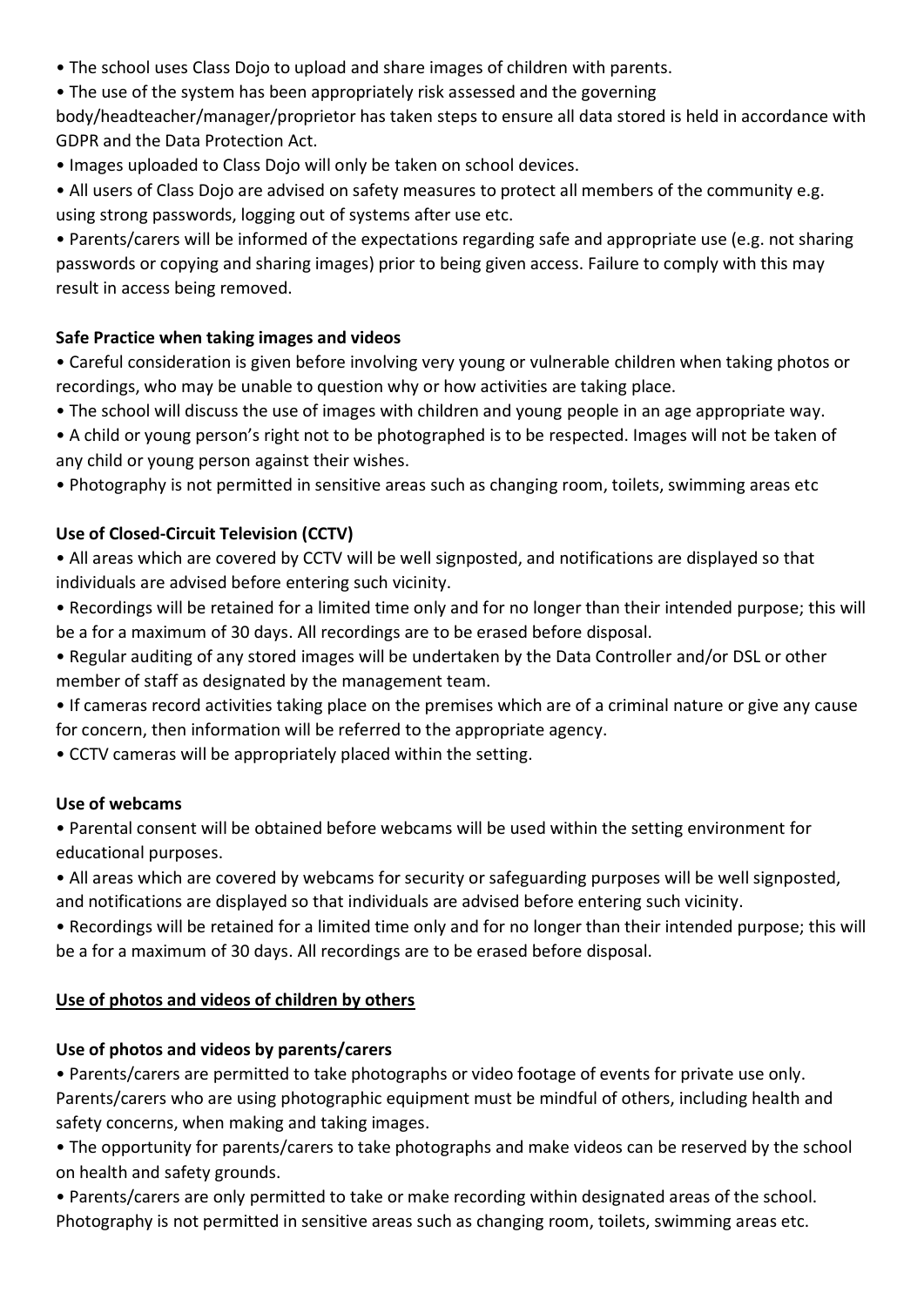• The right to withdraw consent will be maintained and any photography or filming on site will be open to scrutiny at any time.

• Parents may contact the school DPO/DSL to discuss any concerns regarding the use of images.

• Photos and videos taken by the school and shared with parents should not be shared elsewhere, for example posted onto social networking sites. To do so may breach intellectual property rights, data protection legislation and importantly may place members of the community at risk of harm.

# **Use of photos/videos by children**

• The school will discuss and agree age appropriate acceptable use rules with children regarding the appropriate use of cameras, such as places children cannot take the camera, for example unsupervised areas, toilets etc.

• The use of personal devices e.g. mobile phones, tablets, children's own digital cameras, is covered within the school mobile phone and/or online safety policy.

• All staff will be made aware of the acceptable use rules regarding children's use of cameras and will ensure that children are appropriately supervised when taking images for official or curriculum use.

• Members of staff will role model positive behaviour to the children by encouraging them to ask permission before they take any photos.

- Photos taken by children for official use will only be taken with parental consent and will be processed in accordance with GDPR and the Data Protection Act.
- Parents/carers will be made aware that children will be taking photos/videos of other children and will be informed how these images will be managed. For example, they will be for internal use by the setting only and will not be shared online or via any website or social media tool.
- Photos taken by children for official use will be carefully controlled by the school and will be checked carefully before sharing online or via digital screens.

• Still and video cameras provided for use by children and the images themselves will not be removed from the setting.

# **Use of images of children by the media**

• Where a press photographer is to be invited to celebrate an event, every effort will be made to ensure that the newspaper's, or other relevant media, requirements can be met.

• A written agreement will be sought between parents and carers and the press which will request that a pre-agreed and accepted amount of personal information (such as first names only) will be published along with images and videos.

• The identity of any press representative will be verified and access will only be permitted where the event is planned, and where press are to be specifically invited to attend. No authorisation will be given to unscheduled visits by the press under any circumstances.

• Every effort will be made to ensure the press abide by any specific guidelines should they be requested. No responsibility or liability however can be claimed for situations beyond reasonable control, and where the setting is to be considered to have acted in good faith.

# **Use of external photographers (this may include volunteers such as staff or parents)**

• External photographers who are engaged to record any events will be prepared to work according to the terms of the settings online safety policy.

• Photographers will sign an agreement which ensures compliance with GDPR and the Data Protection Act.

• Images taken by external photographers will only be used for a specific purpose, subject to parental consent.

• Photographers will not have unsupervised access to children and young people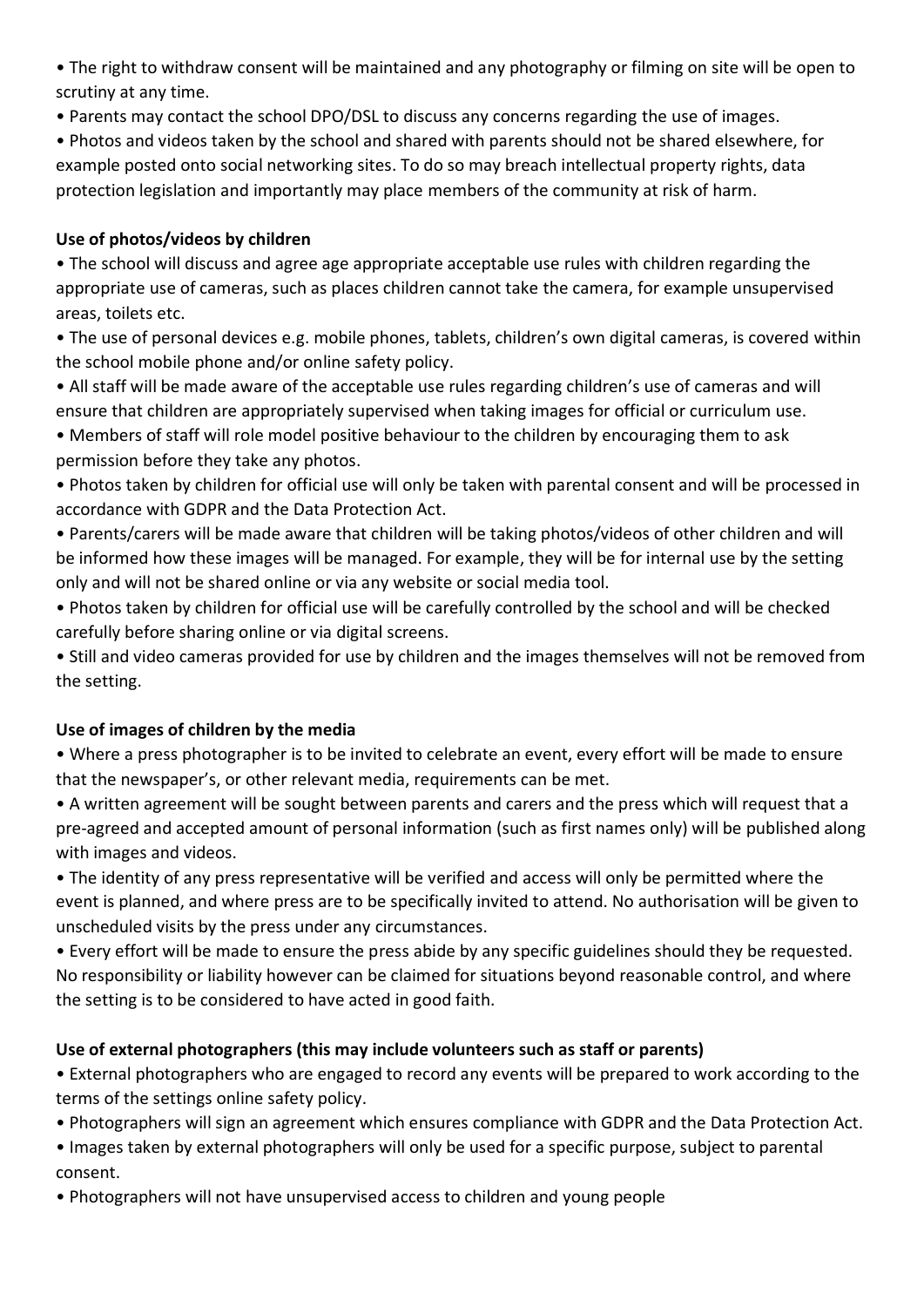## **Children's Images:**

Frequently Asked Questions for Parents/Carers

## Why do we need a policy?

*Schools, playgroups, nurseries and youth groups have always used photographs as a way of celebrating achievement or seeking publicity for fundraising etc. Families and children often enjoy seeing their loved ones in print or on a website. We want to ensure that everyone can continue to enjoy these activities safely. However, parents/carers need to be aware that placing any identifying information in the public domain has risks and will need to understand these issues to give properly considered consent. It is important that parents/carers and educational settings can fully consider the issues before any problems can arise.* 

## So, what are the risks?

*The most highly publicised and worrying risk is that a child who appears in the paper or on a web site may become of interest to a predatory sex offender. Locating people through the internet has become extremely easy, using widely available software, so if there is a picture and the name of a school together with the name of the child then it could be quite easy to find out the child's address and even work out their likely route to school. There are also other specific groups of children and families whose safety could be put at risk if identified e.g. families fleeing domestic abuse. To limit these potential risks, we will take appropriate steps, as outlined in the attached consent form, to safeguard children and the wider community.* 

## Isn't this just scaremongering?

*Sadly not. We have had cases in Kent of families receiving unwelcome phone calls following appearances in the press. However, this is rare, so it is important to have a sense of proportion in these matters. Remember we want to celebrate success and achievement but parents must be aware of risks to make an informed decision.* 

## What about school websites?

*The same concerns apply to school controlled online sites; there is an added concern that images of children can be copied, manipulated or changed by another person. We can try to copy protect images and will use lower quality images, but this can be bypassed so cannot not be relied upon to keep images safe.* 

# I want to do my own recording of the school play/event is this okay?

*Taking pictures or recordings of your own children for your own personal use is okay. The difficulty arises when other children are also be filmed. It is important that we are all aware that some members of the community may be vulnerable and must not have their image shared online as they could be put at risk from harm. You may not always know who these people and we need everyone's support to protect the whole community. It's also important for us all to role model positive behaviour for children, so it might be a sensible idea to check first before posting any images online which contain other children than your own. Parents/carers should not copy images from the school website without appropriate permission from the school.*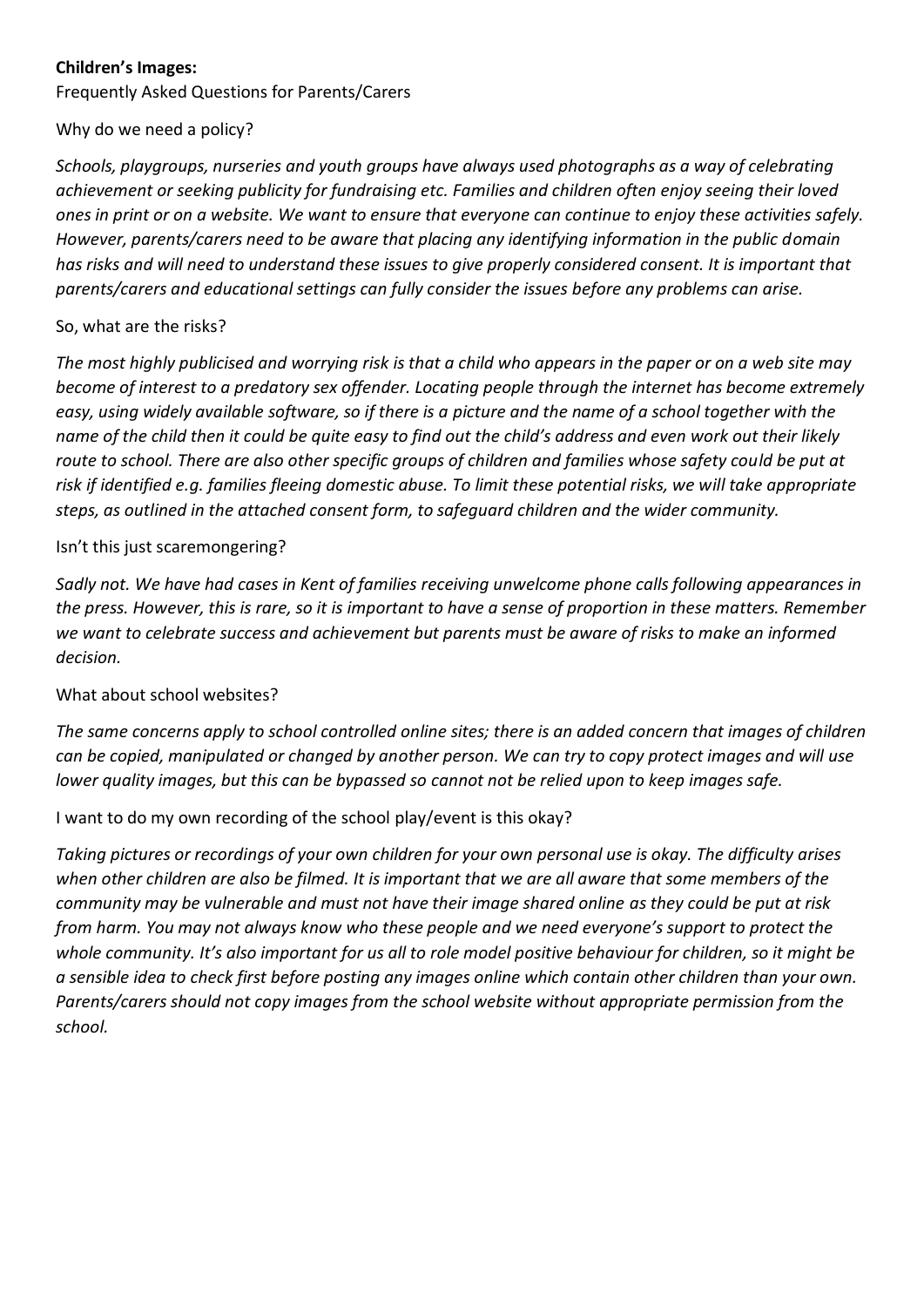#### Dear Parent/carer

This letter explains why we will need to ask for your consent before we are able to take photographs of your child during their time at Greatstone Primary School.

Generally, photographs are a source of pleasure and pride. We believe that the taking and use of photographs can enhance the self-esteem of children and their families and therefore is something to be welcomed and appreciated.

We may take photographs for a number of reasons whilst your child is with us, including:

- documenting and recording education activities
- recording their learning and development progress
- recording and celebrating special events and achievements

We will also encourage children to be active learners, and to become involved in using cameras themselves by taking photos of their surroundings, activities and of each other.

We do however recognise that with the increase use of technologies, particularly digitally and online, the potential for misuse has become greater and we understand that this can give rise to concern. We will therefore endeavour to put effective safeguards in place to protect children and young people by minimising risk.

We are mindful of the fact that some families may have reasons why protecting a child's identity is a matter of particular anxiety. If you have special circumstances either now or at any time in the future which would affect your position regarding consent, please let us know immediately in writing.

We have a specific policy regarding the use of images and also include the safe use of mobile phones and personal devices as part of our online safety policy, which you are welcome to view or take a copy of at any time.

To comply with the General Data Protection Regulations (GDPR) and the Data Protection Act, we need your permission before we can photograph or make any recordings of your child. If your child is old enough to express their own view, you may want to consult with them about categories of consent, and we invite you to use this letter to explore their feelings about being photographed at the setting.

Please read and complete the attached forms and do not hesitate to contact me should you have any queries.

Yours sincerely,

Headteacher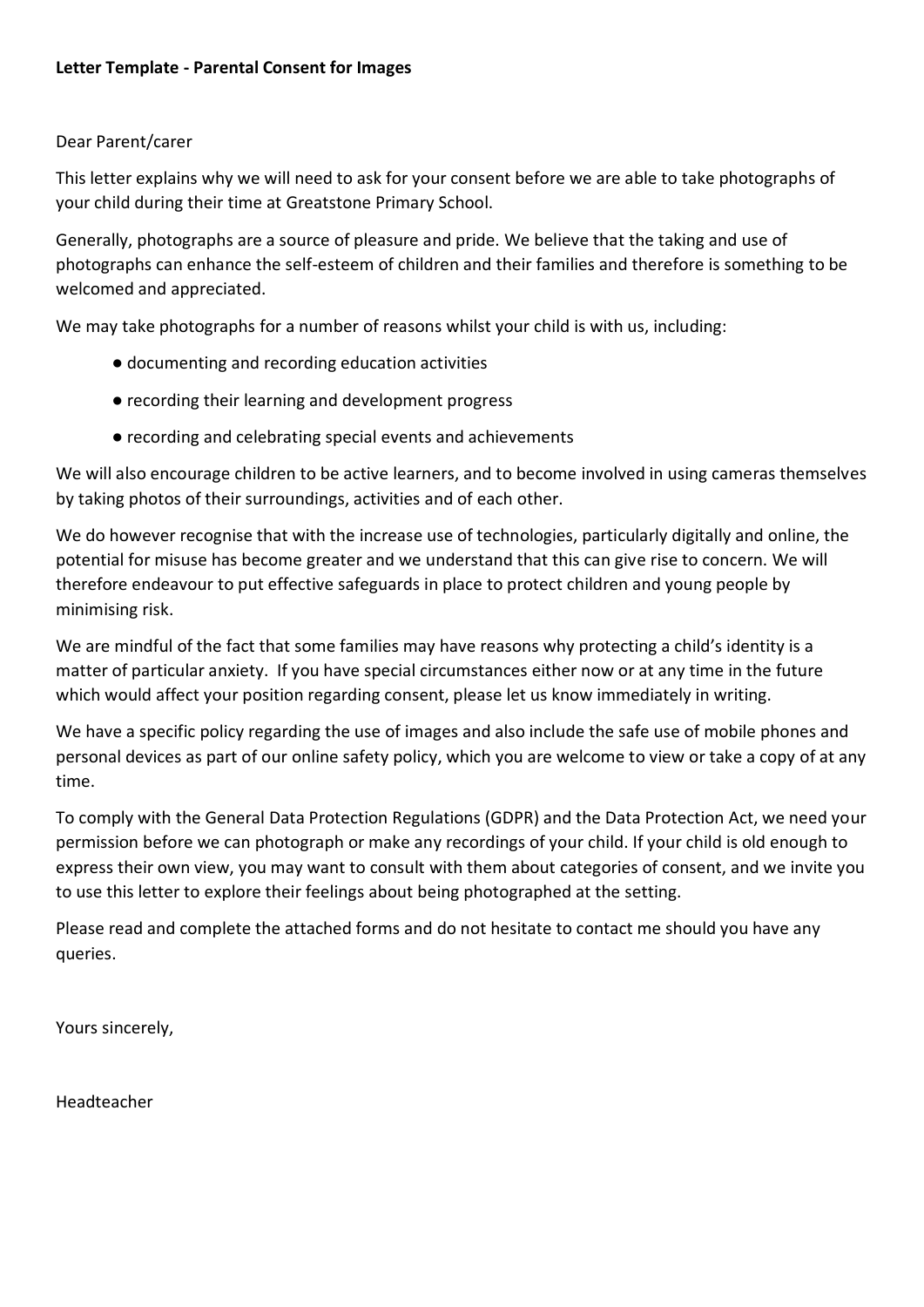#### **Template Parental Consent Form for Images**

• This form is valid for the period of time your child attends Greatstone Primary School. The consent will automatically expire after this time. We will not re-use any photographs or recordings after your child leaves the school without additional consent.

• We will not use the personal information or full names (first name and surname) of any child in a photographic image or video on our website, online, in our prospectus or in any of our other printed publications. If we use photographs of individual children, we will not use the full name of that child in the accompanying text or photo caption. If we name a child in any text, we will not use a photograph of that child to accompany the article.

- We may use group photographs or footage with general labels.
- We will only use images of children who are suitably dressed.
- We will discuss the use of images with children in an age appropriate way and to role model positive behaviour.
- This consent can be withdrawn by parent/carer at any time by informing Greatstone Primary School in writing.

|                                                                            | Please circle as |
|----------------------------------------------------------------------------|------------------|
|                                                                            | appropriate      |
| May we use your child's image in displays around the school?               | Yes / No         |
| May we record your child's image or use videos for assessments,            |                  |
| monitoring or other educational uses within the school? These images or    | Yes / No         |
| recordings will be used internally only.                                   |                  |
| May we use your child's image in our prospectus and other printed          | Yes / No         |
| publications that we produce for educational and promotional purposes?     |                  |
| May we use your child's image on our official school website?              | Yes / No         |
| May we use your child's image on our official social media channels? eg,   |                  |
| official Facebook page                                                     | Yes / No         |
| May we record your child's image on webcam for appropriate curriculum      |                  |
| purposes?                                                                  | Yes / No         |
| Are you happy for your child to appear in the media eg. If a newspaper     |                  |
| photographer or television film crew attend an event organised by the      | Yes / No         |
| setting?                                                                   |                  |
| Are you happy for the school to print images of your child electronically? | Yes / No         |

I have read and understood the conditions of use and I am also aware of the following:

o Websites and social media sites can be viewed worldwide; not just in the United Kingdom where UK law applies.

o The press are exempt from GDPR and Data Protection Act and may want to include the names and personal details of children and adults in the media.

I/we will discuss the use of images with our child/ren to obtain their views, if appropriate.

• As the child's parents/guardians, we/I agree that if we/I take photographs or video recordings of our child/ren which include other children, then we will only use these for our personal use.

Name of Child: \_\_\_\_\_\_\_\_\_\_\_\_\_\_\_\_\_\_\_\_\_\_\_\_\_\_\_\_\_\_\_\_\_\_\_\_\_\_\_\_\_\_\_\_\_ Date: \_\_\_\_\_\_\_\_\_\_\_\_\_\_\_\_\_\_

Parent/Carer Name:

Parent/Carer's signature:

Child's Signature (if appropriate): \_\_\_\_\_\_\_\_\_\_\_\_\_\_\_\_\_\_\_\_\_\_\_\_\_\_\_\_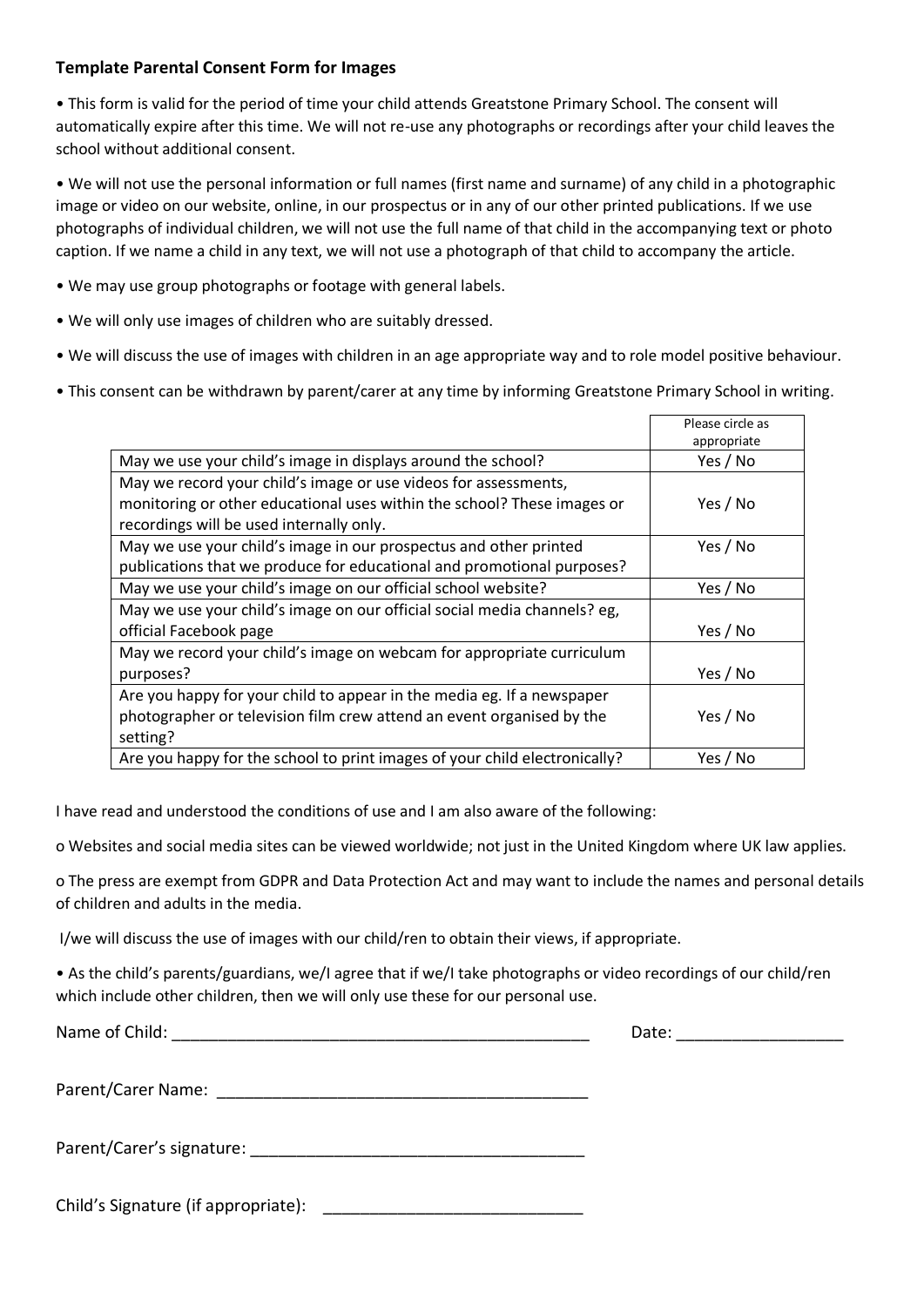#### **Template Group Activity Letter and Form**

#### Dear Parent/Carer

We are staging a production/special event of on xxxxxx. We are sure some parents/carers would like to take photographs/videos of the production. As you know we have a policy in place with regards to the taking, making and use of images and you will have previously signed a consent form stating whether or not your child could be photographed. In circumstances, such as productions or special events, we request specific consent before photographs can be taken by a third party. If you wish to take photos at the production there is a strong possibility that other children will also be included within the picture. We therefore need to ensure all parents/carers who have children in the production are happy for photographs to be taken, and hence need to request their permission.

We all enjoy and treasure images of our family and friends; family events, holidays and events are moments we all like to capture in photos or on video. We now have the exciting dimension of adding our images and videos to our online social networks. This means that we can easily share our photos and video with family and friends. Whilst this can be very useful to all of us we must ensure we protect and safeguard all children and staff, including those who do not want to have their images stored online.

• Some children are at risk and MUST NOT have their image put online. Not all members of the community will know who they are.

o Once posted and shared online any image or video can be copied and will stay online forever.

o Some people do not want their images online for personal or religious reasons.

o Some children and staff may have a complex family background which means that sharing their image online can have unforeseen consequences.

• Therefore, in order to keep all members of the community safe we must all 'Think Before We Post' Online

At Greatstone Primary School we are happy for parents and carers to take photos and video of events for personal use but we request that these images are not distributed or put online. This is to protect all members of the community. Please be aware that parents are not permitted to take photographs or to make a video recording for anything other than their own personal use (e.g. with a view to selling videos of an event).

Should any parent/carer not agree with their child being photographed, we will consider alternative options including:

- restricting who is involved in the production/special event
- staging specific photograph opportunities

Photographs of setting productions are ones which parent/carers tend to treasure. We will therefore only prohibit the use of cameras and videos as a last resort. We hope you will support us in this.

We would, therefore, be very grateful if you would complete the slip at the bottom of this letter and return it to me by (date).

Yours sincerely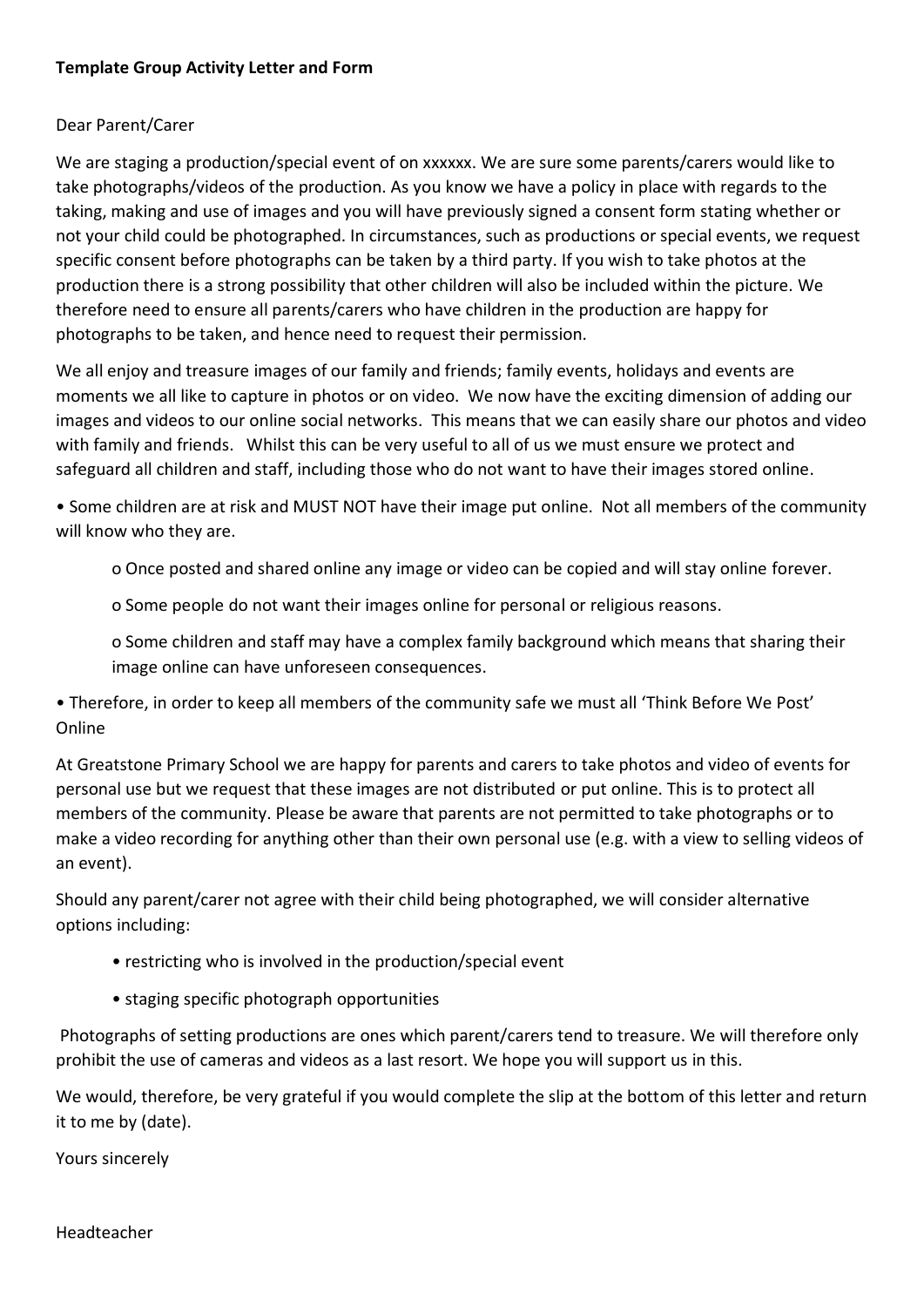#### **Parental Consent for Images as part of Group Activity**

Child's name: \_\_\_\_\_\_\_\_\_\_\_\_\_\_\_\_\_\_\_\_\_\_\_\_\_\_\_\_\_\_\_\_\_\_\_\_\_\_\_\_\_\_\_\_\_

Date: \_\_\_\_\_\_\_\_\_\_\_\_\_\_\_\_\_\_\_\_\_\_\_

I am / am not \* happy for photographs to be taken of the production/special event in which my child is due to appear on xxxxxx (date)

(\*Please delete as appropriate)

Parent/Carer Name: \_\_\_\_\_\_\_\_\_\_\_\_\_\_\_\_\_\_\_\_\_\_\_\_\_\_\_\_\_\_\_\_\_\_\_\_\_\_\_\_\_\_\_\_\_\_\_\_\_\_\_\_\_\_\_\_\_\_\_

Parent/carer's signature: **Example 2018** 

Childs Signature (if appropriate): \_\_\_\_\_\_\_\_\_\_\_\_\_\_\_\_\_\_\_\_\_\_\_\_\_\_\_\_\_\_\_\_\_\_\_\_\_\_\_\_\_\_\_\_\_\_\_\_\_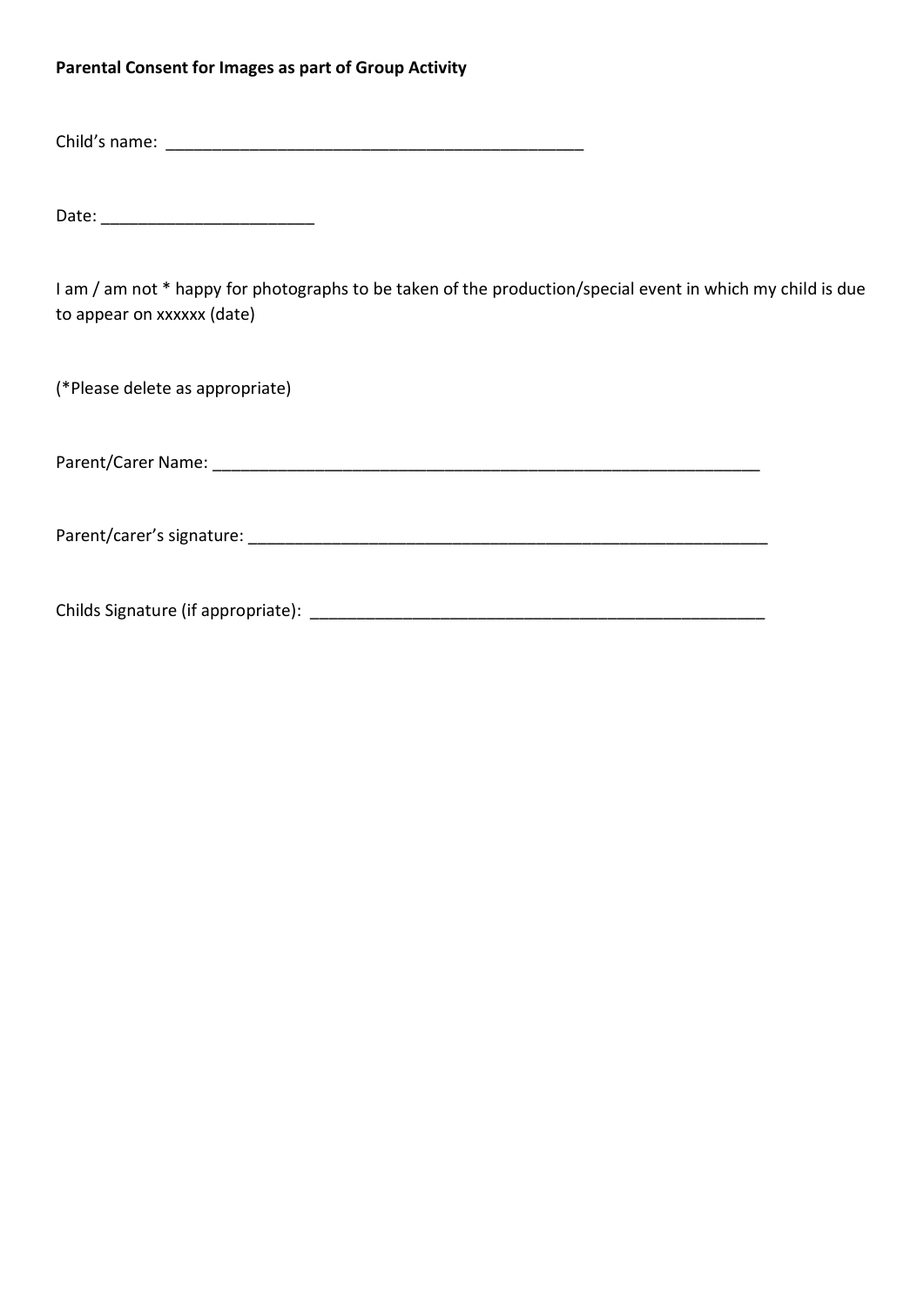## **Using Images Safely and Responsibly**

We all enjoy and treasure images of our family and friends; family events, holidays and events are moments we all like to capture in photos or on video. We now have the exciting dimension of adding our images and videos to our online social networks, such as Facebook, YouTube and many other websites. This means that we can easily share our photos and video with family and friends.

Whilst this can be very useful to all of us, we must ensure we protect and safeguard all children and staff, including those who do not want to have their images stored online.

What should we all think about before posting any images or video online and are there any risks?

- Once posted and shared online any image or video can be copied and will stay online forever.
- Some people do not want their images online for personal or religious reasons.
- Some children and staff may have a complex family background which means that sharing their image online can have unforeseen consequences.
- Some children are at risk and MUST NOT have their image put online; not all members of the community will know who they are.

Therefore, in order to keep all members of the community safe we must all 'Think Before We Post' Online

At Greatstone Primary School we are happy for parents and carers to take photos and video of events for personal use but request that these images are not distributed or put online. This is to protect all members of the community.

We thank you for your support

Further Information on the Use of Images and video:

- Information Commissioner's Office: https://ico.org.uk/for-organisations/education/
- Think U Know: [www.thinkuknow.co.uk/parents](http://www.thinkuknow.co.uk/parents)
- Get Safe Online: www.getsafeonline.org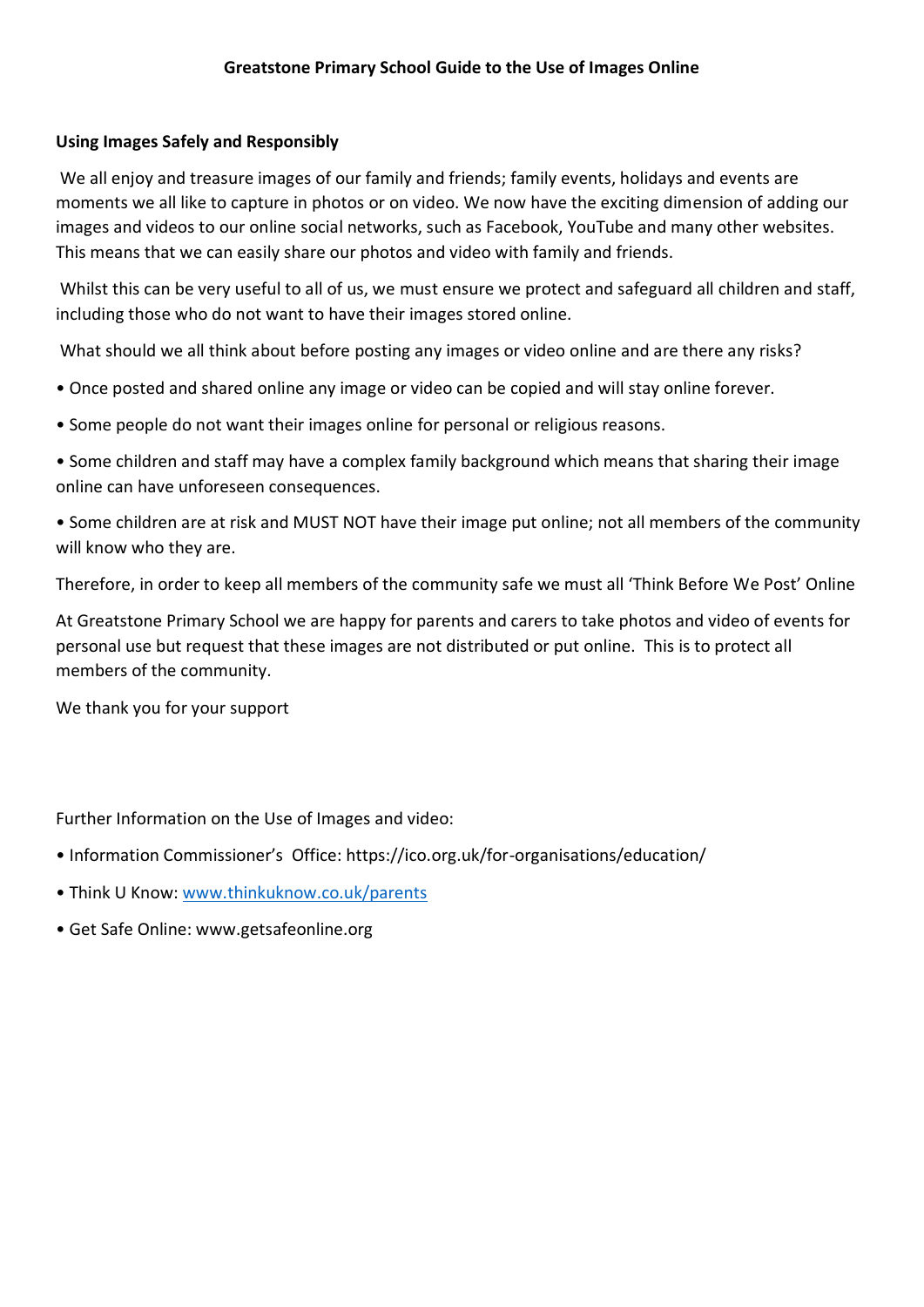Respect and Care for the Whole Community when taking Photos and Videos

We are happy for parents and carers to take photos and video of their child for personal use but we request that these images are not distributed or shared online if they contain images of other children, adults or staff without consent. Sharing images of others online may put our community at risk.

Thank you for your support

Headteacher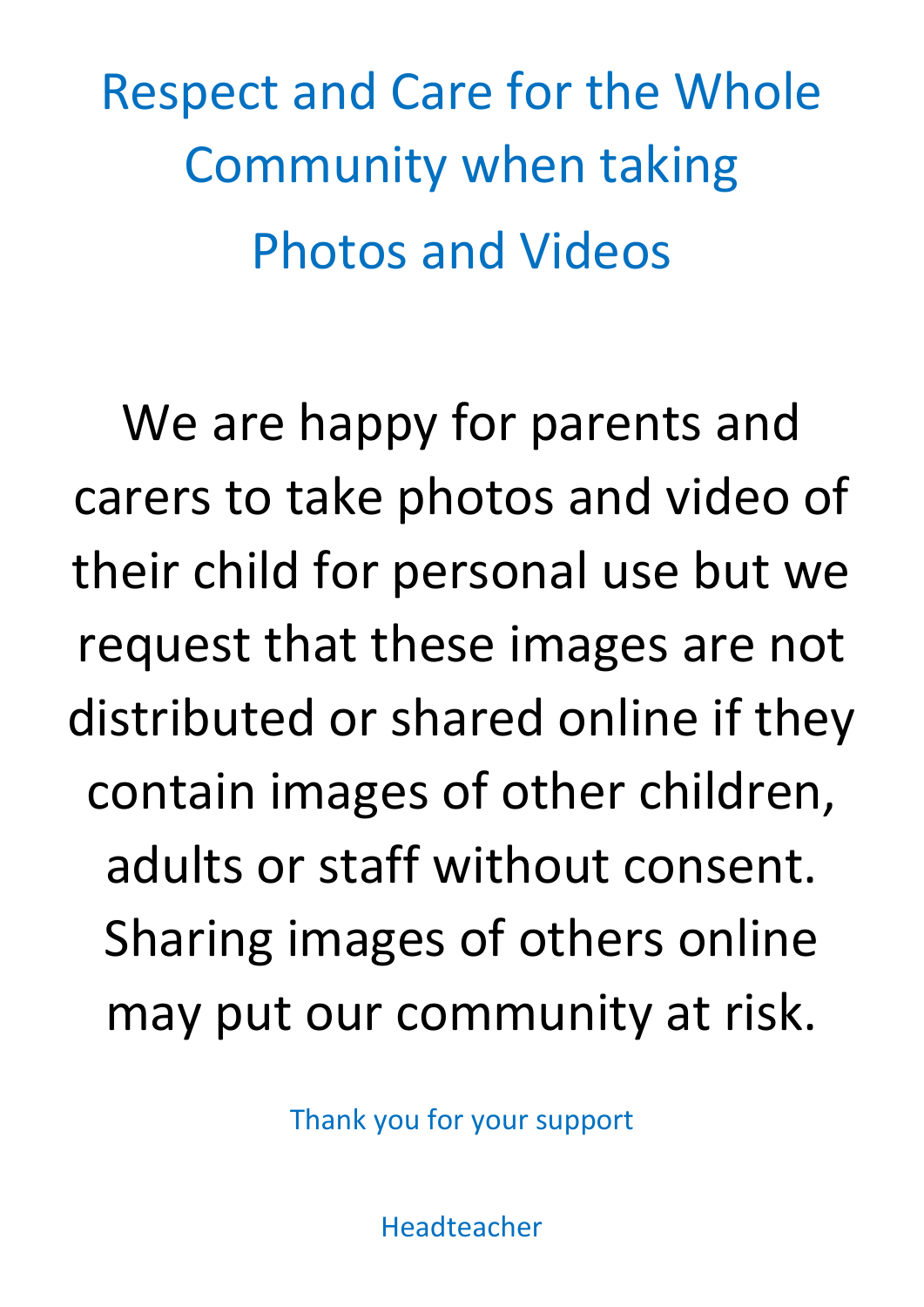#### **Template consent form for using photographs or videos of Staff**

The school would like to use your photograph or video. These images may appear on our internal intranet, and school website, Class Dojo and social media. To comply with General Data Protection Regulations (GDPR) and the Data Protection Act, we need your permission to use photographs of you.

Please answer the question below, then sign and date the form where shown. We will not use the images taken, or any other information you provide, for any other purpose.

#### **Please return the completed form, even if you have chosen not to give your consent, to Ian**

Please circle your answer

May we use your image on our:

| • Website/Intranet, accessible by the school only?                 | Yes / No |
|--------------------------------------------------------------------|----------|
| • Display/notice boards, accessible by the school only?            | Yes / No |
| • Website, viewable by anyone in the world?                        | Yes / No |
| • Official social media channels, viewable by anyone in the world? | Yes / No |

Please confirm that you have read and understand the conditions for use, and the notes relating to the principles of the Data Protection Act.

• I have read and understood the conditions of use.

• I confirm that I understand publication of my picture will mean that my picture will be viewable by those with access, alongside my job title and work contact details and I consent to such processing of my personal data.

• I understand that if my picture and details are placed on the website and/or social media channels potentially this will be accessible by anyone in the world with internet access.

| Name: |  |
|-------|--|
|       |  |

Name:  $Signed:$ 

Date:

# **Conditions of use**

1. This form is valid for two years from the date of signing. Your consent will automatically not apply to any other usage of the photos.

2. Images must only be used in circumstances where consent has been given. Signed consent must be given for images to appear on the intranet and/or website (which is viewable by potentially anyone), or they cannot be published in this way.

3. Under the GDPR and the Data Protection Act your rights include:

a) Your consent (to the publication of your photo) can be withdrawn at any time (principle 1 of the Act)

b) Your photo will not be used for any other purpose without your further consent (principle 2 of the Act)

c) Your personal data will be accurately maintained and kept up to date (principle 4 of the Act)

d) Publication of your photo will cease and all electronic copies will be deleted when you leave the setting (principle 5 of the Act)